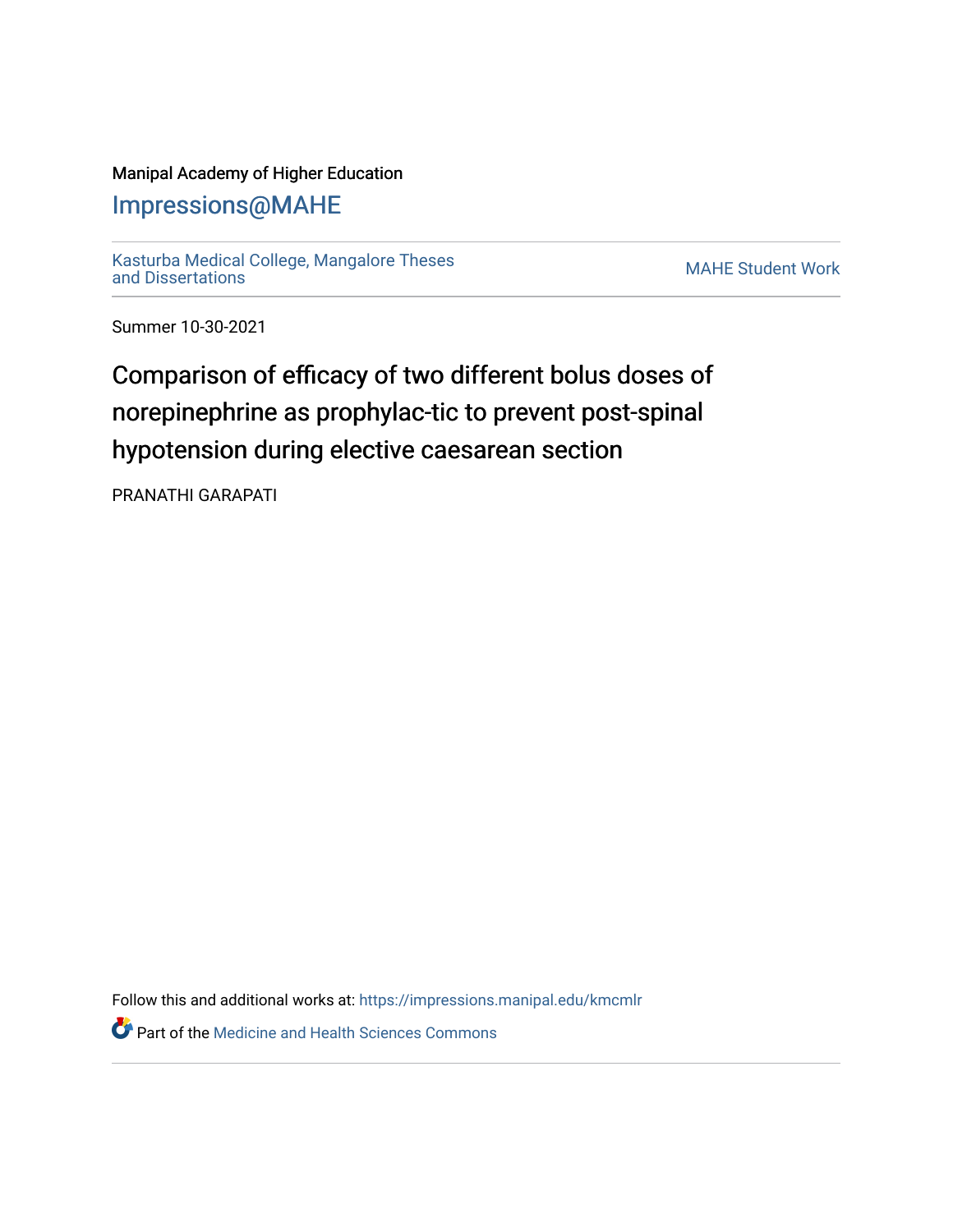### TITLE PAGE

- 1. Type of manuscript : Clinical investigation
- 2. Title : Comparison of efficacy of two different bolus doses of norepinephrine as prophylactic to prevent post-spinal hypotension during elective caesarean section

### 3. Author information :

 a) Dr.PRANATHI GARAPATI M.B.B.S. Junior Resident,Department of Anaesthesiology Kasturba Medical College, Mangaluru. Manipal Academy of Higher Education, Manipal Ph no. 9666740160, email ID: pranathi.garapati@gmail.com

### b) Dr. MADHUSUDAN UPADYA

Professor,Department of Anaesthesiology

Kasturba Medical College, Mangaluru,

Manipal Academy of Higher Education, Manipal.

Phno. 9845225340, email ID : madhusudan.upadya@gmail.com

## 3. Running title : Efficacy of bolus dose of norepinephrine in preventing post spinal hypotension

### 4. Corresponding author :

Dr. MADHUSUDAN UPADYA M.D,

Professor, Department Of Anesthesiology,

Kasturba Medical College, Mangaluru,

Manipal Academy of Higher Education, Manipal,

Phone number: +91-9845225340/ Email : madhusudan.upadya@gmail.com

### Previous presentation in conferences : Not applicable

5. Conflicts of interest : No potential conflict of interest relevant to this article

6. IRB number : KMC MLR 08-19/343

7. Clinical trial registration number: CTRI/2020/04/024801

### MANUSCRIPT

- 1. Title : Comparison of efficacy of two different bolus doses of norepinephrine as prophylactic to prevent post-spinal hypotension during elective caesarean section
- 2. Running title : Efficacy of bolus dose of norepinephrine in preventing post spinal hypotension